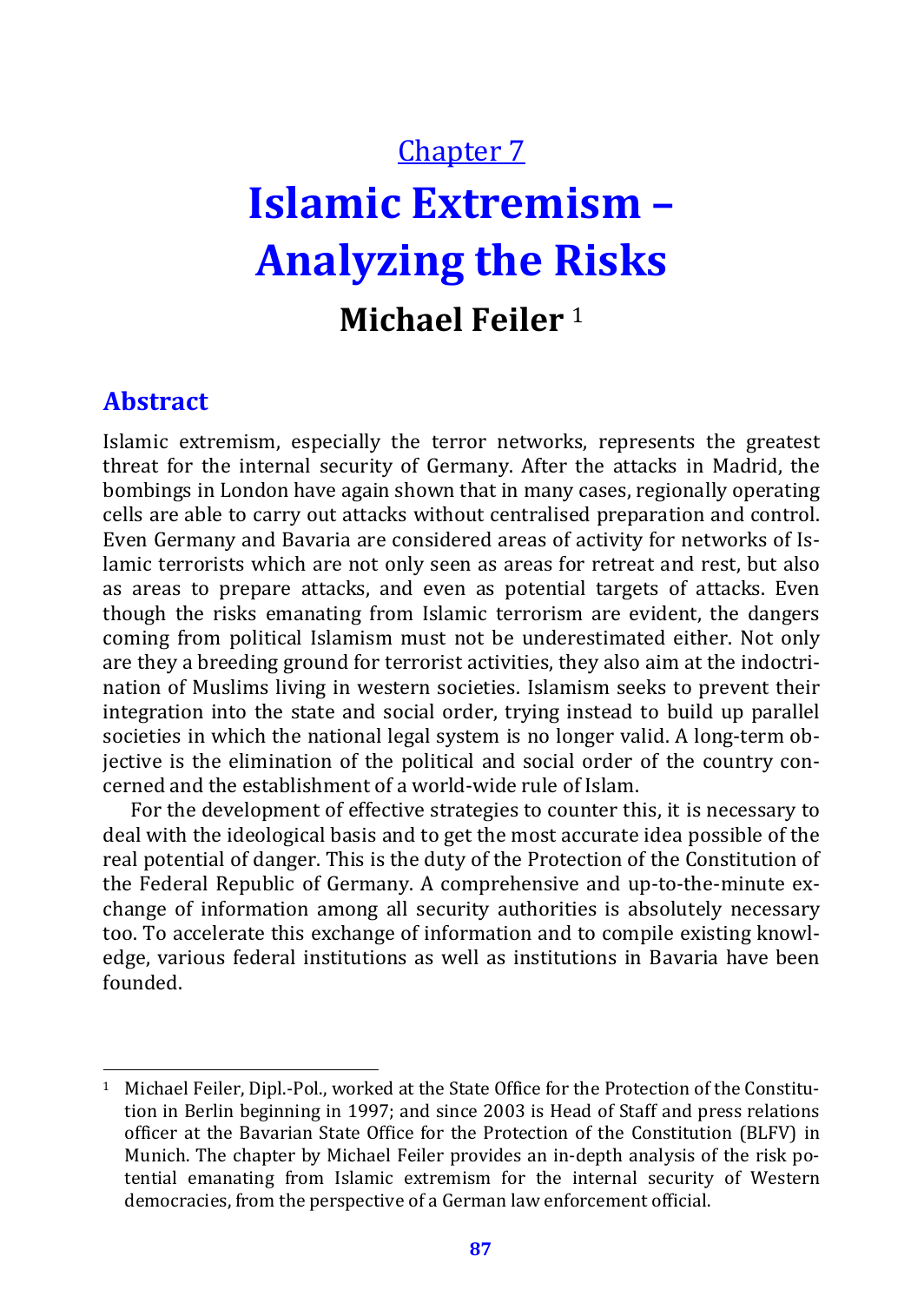## **Islamic Extremism – The Greatest Threat to the Internal Security of Germany**

At present, Islamic extremism (Islamism), and in particular international Islamist terrorists, pose the greatest risk to the internal security of Germany. In spite of national and international success in combating terrorist networks, the threat to the western world has not been reduced with lasting effect. The Madrid and London attacks of 2004 and 2005 as well as the thwarted attempts at carrying out attacks in the United Kingdom and Germany in recent years have shown that cells of different size and composition, operating regionally, can indeed carry out or plan attacks without requiring any central planning and control. Several court proceedings, including in Bavaria, have shown that Germany has been considered an area for preparing terrorist attacks as well as a potential target of such attacks. Security authorities, and in particular intelligence services, focus primarily on the tasks of early recognition of planned attacks as well as identifying and taking to court potential perpetrators. Fast and up-tothe-minute exchange of information among several authorities, and especially between the intelligence services on the one hand, and law enforcement and judiciary on the other, is the order of the day. Moreover, in-depth engagement with the ideological foundations of Islamist terrorism is needed for the purpose of pinpointing tendencies towards radicalization in Islamist circles.

### **The Current Situation**

Several plans for attacks thwarted in the past have clearly shown that Germany is not only considered an area for preparations and rest for jihadists, but also a valid target of attacks. In this context, prime examples are the attempted simultaneous "suitcase bomb" attacks planned against two German regional trains on 31 July 2006, and in the 2007 foiled attacks by the "Sauerland Group." The three activists arrested belonged to an Islamic terror group called "Islamic Jihad Union" (IJU) and had been able to procure on the open market a large quantity of hydrogen peroxide and other ingredients to make explosives and military detonators. The material they had accumulated would have sufficed to make explosive devices that would have detonated with greater force than those used in the Madrid and London attacks. The suspected assailants had gained most of their knowledge about the construction of explosive devices by attending IJU training camps in Pakistan. The bombers' preferred potential targets were American facilities or airports. Aided by two other people, one of them had reconnoitered an American base in the Federal State of Hesse on New Year's eve 2006/2007. In the course of the investigations, it became clear that the perpetrators were making serious efforts to launch several attacks in Germany, presumably simultaneously, and to cause as much damage to life, limb and property as possible.

In March 2008 Cüneyt Ciftci, a Turkish national who had lived in Bavaria until 2007, carried out a suicide attack in Afghanistan by driving a truck carrying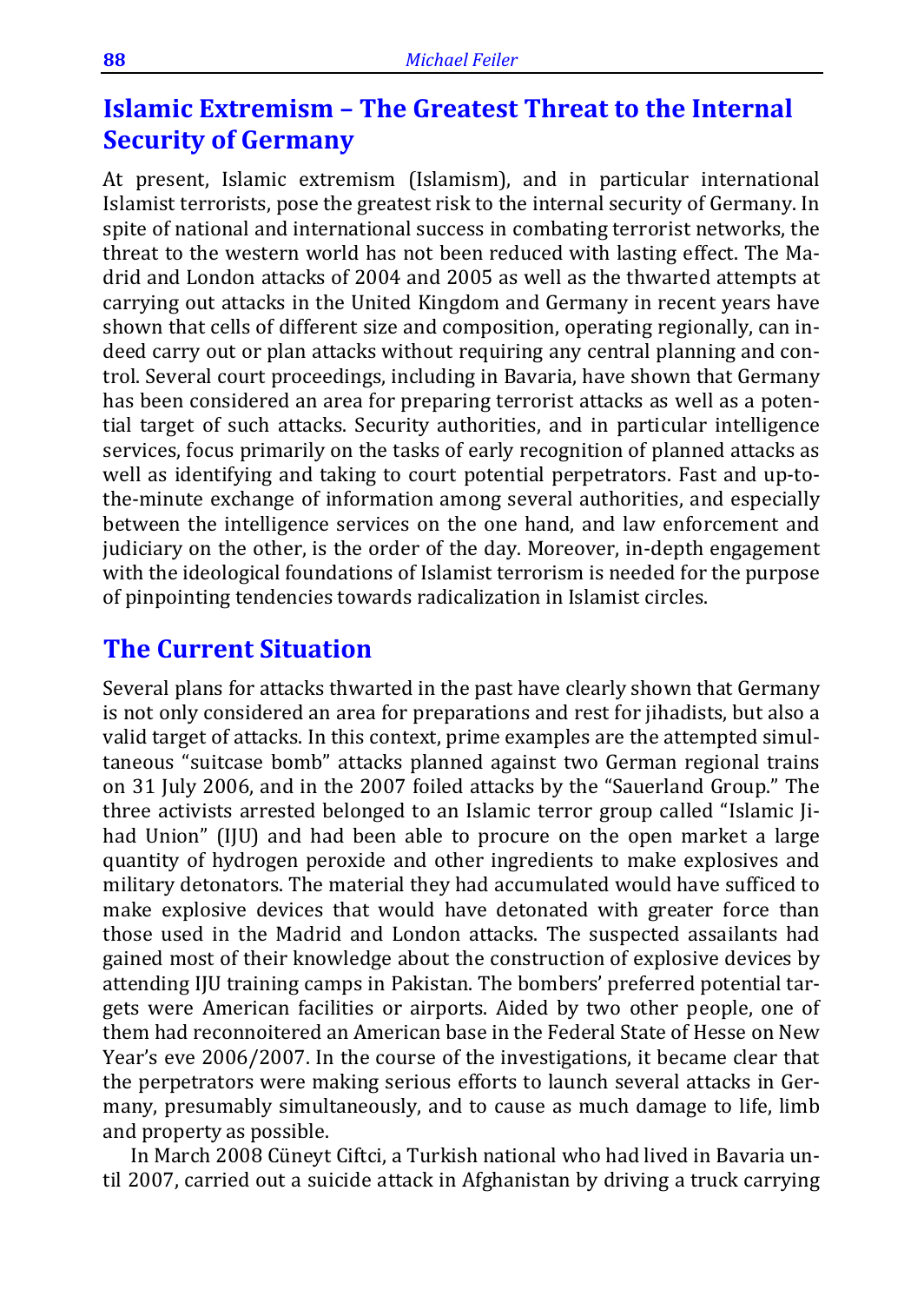explosives into a military camp, claiming several other lives in the process. He made a "martyrdom" video about his terror mission. He is thus the first suicide bomber with Islamist terrorist motives to have been born, raised and socialized in Germany.

In 2009, Jihadists turned their sights more specifically on Germany itself. Threats disseminated on the Internet were expressed by several Islamist terror groupings such as Islamic Jihad Union (IJU), the Islamic Movement of Uzbekistan (IMU), Al-Qaeda and the Taliban. The messages included statements from top Al-Qaeda leaders such as Osama bin Laden and his deputy (and later successor as Al-Qaeda chief) Dr. Ayman al-Zawahiri. The new dimension was that the terrorist groups specifically threatened attacks within Germany and appeared on screen with German speaking individuals.

Between 11 September and 9 October, with unprecedented frequency, eleven audio, video and written messages from al-Qaeda and other Jihadist groups were released containing references to or threats against Germany. This concentration of messages was part of a large-scale propaganda strategy clearly designed to influence the Bundestag elections on 27 September. The propaganda offensive reached its pinnacle with the hate video entitled "The Call to Truth" and an online message called "Security – a shared fate" featuring German Al-Qaeda member Bekkay Harrach. The background images for the "Call to Truth" video included the Brandenburg Gate in Berlin, the skyline of Frankfurt am Main, the Oktoberfest in Munich, Hamburg Main Station and the Cologne Cathedral. Speaking German, the man featured on the video made threats in connection with the deployment of Bundeswehr troops in Afghanistan.

The "Security – a shared fate" video presented Bekkay Harrach in front of a red curtain wearing a suit and tie rather than martial Taliban attire, as is usually the custom in this kind of hate video. His intention undoubtedly was to make visual reference to a speech made by Barack Obama on 4 June at Cairo University – when the US President stood in front of a red curtain as he addressed the Muslim world. Harrach explained that in a democracy the entire nation is responsible for the decisions made by its government. Therefore all Germans were a legitimate target of attack if they failed to vote for a new Federal government that would withdraw the Bundeswehr from Afghanistan:

In a democracy, only the people can order their soldiers back home. If the German people decide to continue the war, however, they have passed sentence on themselves.

To varying degrees, all the videos share in an attempt to reach the target groups with a mix of theological, moral, emotional and political arguments. Typically, these Jihadist statements use quotations, above all select verses from the Qur'an, to add religious legitimacy to the speaker's remarks. For example, promises are made that taking part in armed conflict offers not only the chance to expunge previous sins but, at the same time, to attain "martyr" status and elevation to the highest level of human worth in the eyes of God.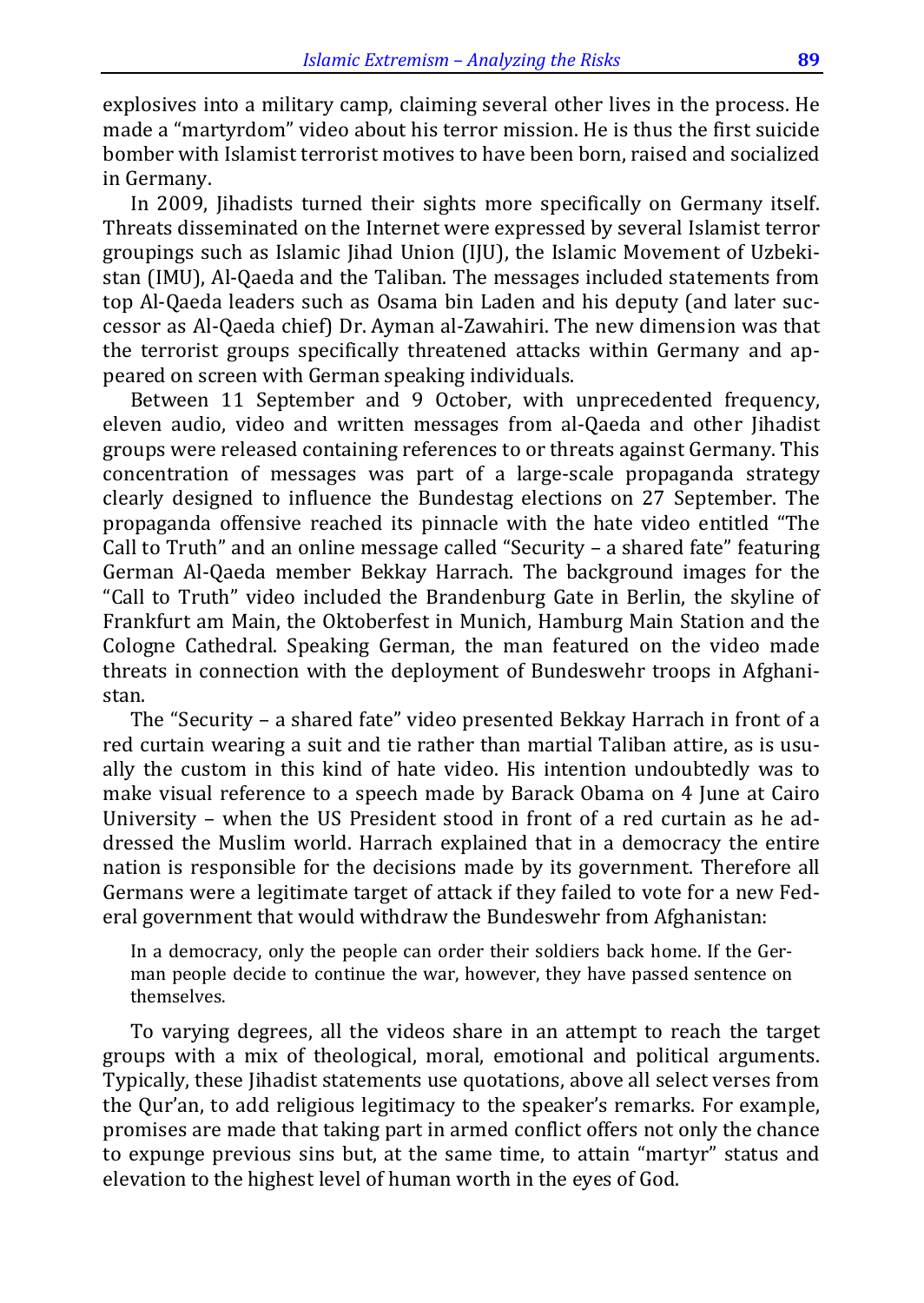Some messages talk about issues in detail: for example, if anyone is worried that his commitment to Jihad means neglecting his family, he need have no fears. One video points to the good infrastructure in the training camps, explaining that "they are very family and children-friendly with their hospitals, doctors, pharmacies and schools."

Even though the videos were not followed by attacks and were unable to influence Germany's general election or its foreign policy, they do serve to recruit, mobilize and emotionally charge young Jihadists and sympathizers. Their effects are therefore to be taken quite seriously. More so than in previous video offensives, these self-portraits in the realm of real battle areas make a greater impression than messages from other Islamist propaganda forums which Germans find rather abstract. Therefore, this type of video could prove a spur to Islamists domiciled in Germany when they see that "German Mujahideen" have moved up the ranks of Al-Qaeda and that some now enjoy leadership positions. The intention is to demonstrate that German Islamists have obviously reached positions that entitle them to speak on behalf of Al-Qaeda.

Since early 2009, the German security services have registered a considerable increase in planned, attempted and (actually) completed travel from Germany for the suspect purposes of participating in violent Jihad or receiving terrorist training. The presumed destinations were terror camps in crisis regions such as Afghanistan and Pakistan or conflict zones where the individual could join the fighting. As Al-Qaeda is widening its regional presence, the security services are working on the assumption that terrorists are also being trained in locations in Yemen and Somalia. People resident in Germany who may be counted as potential Islamists often travel to strongly Islamic states. The purposes of these trips range from family visits and holiday travel to religiously motivated pilgrimages, Arabic language courses and Qur'an studies or even time spent in terrorist training camps and participation in violent Jihad. Generally speaking, whenever people with Islamist tendencies travel to Islamic states, there is always a possibility that the process will make a major contribution to their radicalisation and recruitment, up to and including participation in Jihad and the perpetration of terror attacks. This poses a considerable security risk to Germany and western security interests abroad.

German Federal security services have information on a total of 215 people with connections to Germany who have an Islamist or terrorist background and are thought to have received paramilitary training at some point after 1990 or to be contemplating such training. These people include German nationals from an immigrant background, German converts to Islam and nationals of other countries who have in the past spent a period of time residing in Germany. Since 2001, around 40 of these people have played an active role in fighting in crisis areas.

The only way to protect the country from such attacks is their early identification in the planning stage. This requires among other things well-founded information about current developments in the local "scene" so as to pinpoint radicalization tendencies early on. Doing so is an intelligence task, which in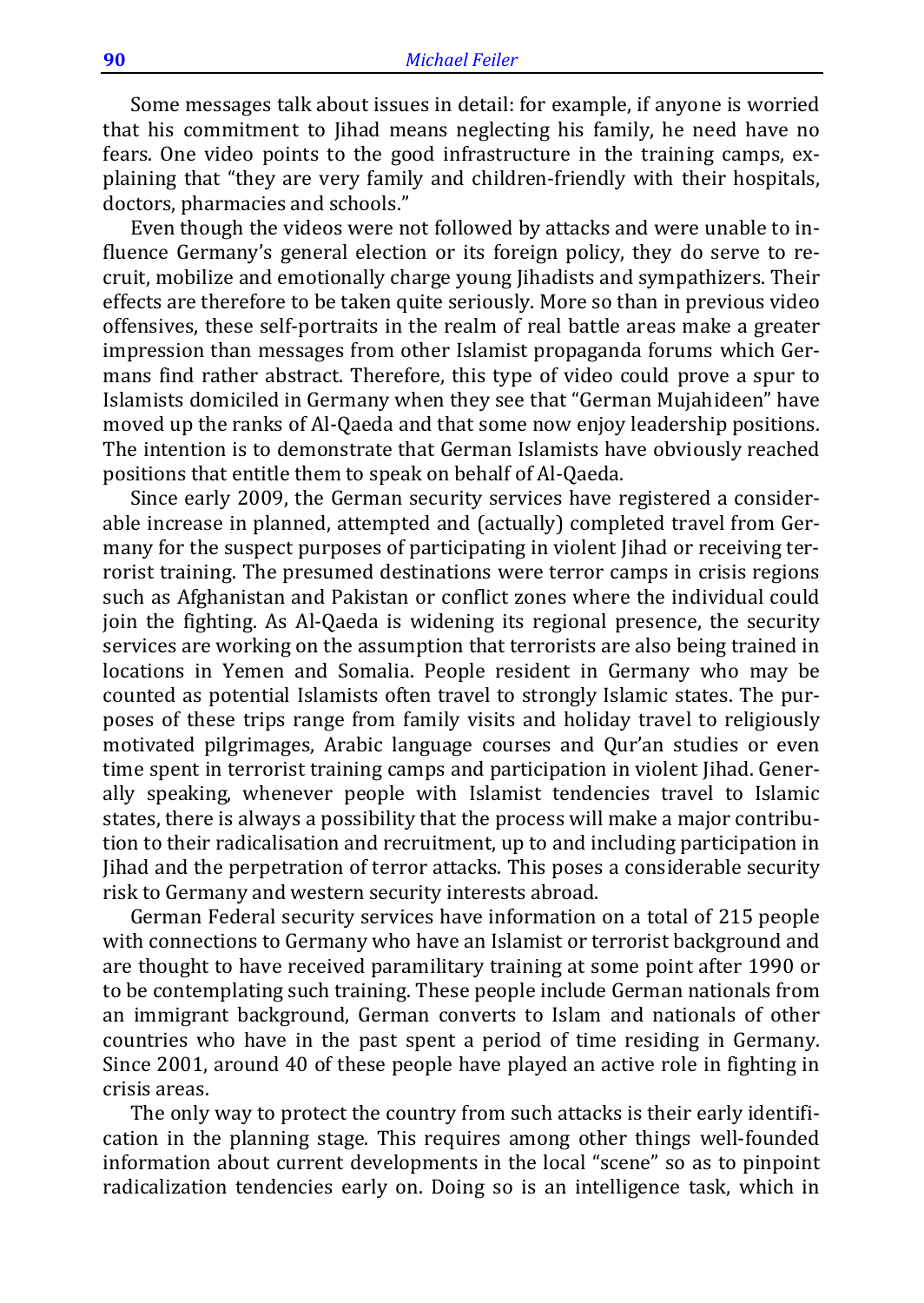Germany is fulfilled by the Office for the Protection of the Constitution. The task is rendered difficult by the fact that there is no standardized perpetrator profile, as the analysis of explosive attacks planned and carried out so far has shown. While the perpetrator groups in the United Kingdom and Spain were people who had lived in the countries for a long time or had even grown up there, the perpetrators of 11 September 2001 were young students from the Near East, and the attacks are believed to have primarily been planned centrally in Afghanistan. Whereas some of the London attackers were even secondor third-generation immigrants who had been raised in the country in apparent integration, the "suitcase bombers" had come to Germany to study. The New York and London perpetrators committed suicide attacks, the attackers in Madrid and Germany's "suitcase bombers" sought to get away. This inconsistent profile makes it difficult for the security authorities to identify potential perpetrators early on. It is true that after the event certain common traits can be identified, such as discontinuities in personal biographies or attendance at Islamic seminars. However, these characteristics apply to a large number of people who never come into any direct contact with Jihadist terror acts at all. Another important influence is that of charismatic personalities who play a central role in a communication network. Through personal conversation or via the Internet they exert a crucial influence on the individual's process of radicalization.

For this reason, security services must focus on various perpetrator profiles without giving rise to the impression that Muslim immigrants at large are under suspicion. After all, Muslims are not a monolithic group, neither in Germany nor elsewhere in the world. A realistic look reveals considerable differences according to ethnicity and geographical origin, denomination and religious orientation, education, age, as well as affinity or non-affinity to the political culture of the country a person migrated to. As for figures, Germany has roughly 30 Islamist organizations with a following of circa 32,000 persons, out of which 5,500 live in Bavaria.

This corresponds to roughly one per cent of about 3.2 million Muslims in Germany. However, this low percentage should not be taken to mean that Islamist organizations are isolated within the Muslim population, and there are several reasons for this. If we include the families of the members, which is especially legitimate against the backdrop of the enormous importance of the family as a social institution, the number is considerably higher. Beyond that, the potential for mobilization and attracting sympathizers is hard to pin down with accuracy. In any event, Islamists must not be considered terrorists across the board. The large majority of Islamists living in Germany seeks to achieve their goals while adhering to the local laws (legal Islamists). They deliberately want to give the impression of being a mere religious community, exclusively existing for the purpose of attending to the religious and social needs of Muslims living in western countries. They pretend to pursue goals that are in keeping with the constitutional framework and seek an inter-religious dialogue.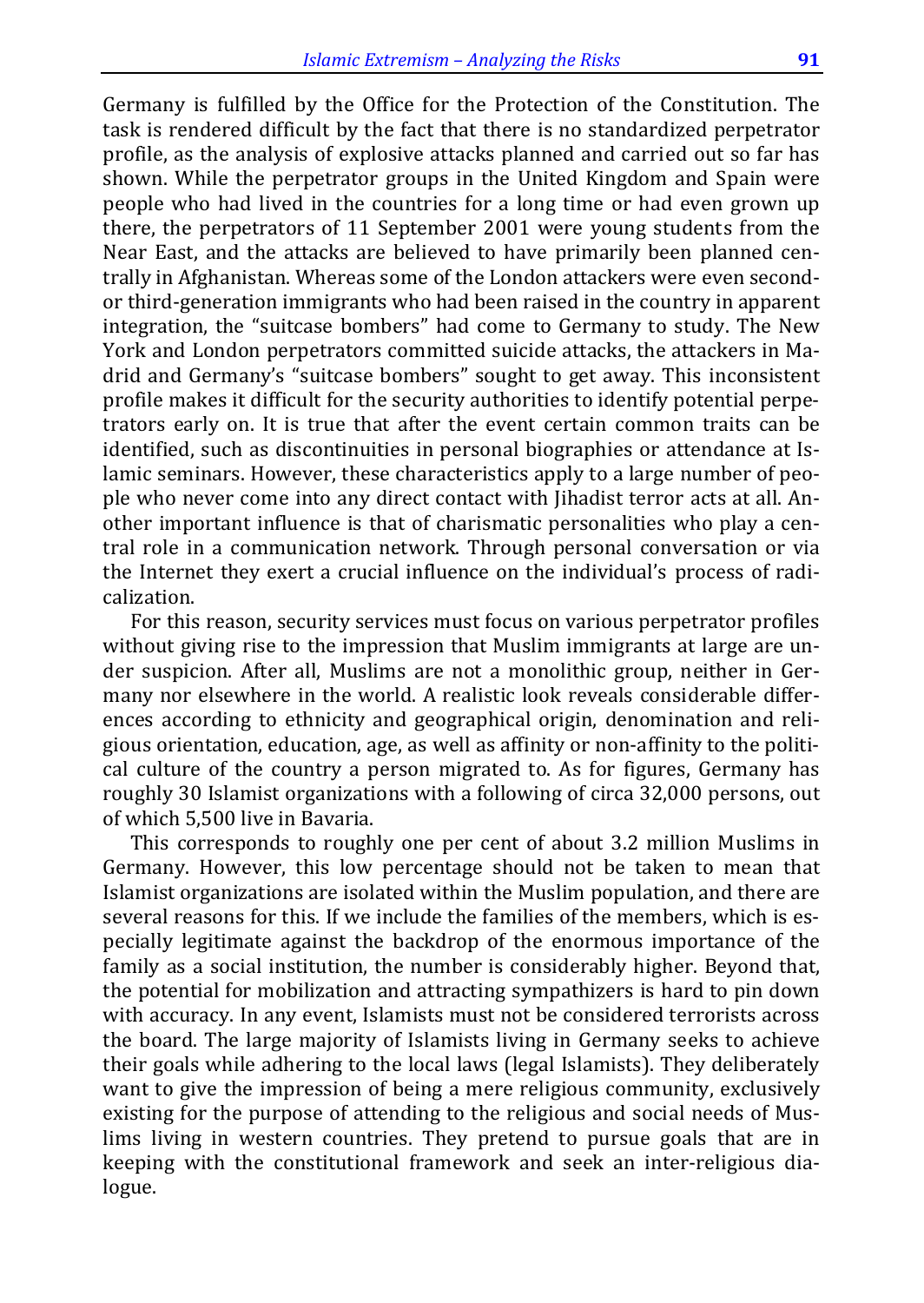Out of 5,500 Islamists in Bavaria, only about 500 advocate violence as a means of reaching their political goals. In this context, they primarily focus on their home countries. Looking at the membership figures of the organizations in isolation, however, does not do justice to the potential threats emanating from them. The people connected with terrorist activities in Germany are almost exclusively individuals independent of any organization or followers of splinter groups attached to foreign organizations with Islamist terrorist connections. About 50 persons in Bavaria are believed to be connected with networks of a terrorist orientation.

In view of this situation, the following critical question arises: Where is the boundary between the legitimate exercise of freedom of religion as a fundamental right and unacceptable political endeavors to undermine the free democratic fundamental order?

#### **Ideological Background**

The Office for the Protection of the Constitution (BFV) observes so-called extremist activities, that is, endeavors directed against the free democratic fundamental order of the Federal Republic of Germany. The most important principles of this fundamental order are respect for human rights, including, without being limited to, people's right to life and free development, the sovereignty of the people, as well as the principles underlying the separation of powers, a multi-party system, and the independence of the courts. If Islamist groups direct their political activities against these principles, the Office for the Protection of the Constitution will classify them as extremist and observe them. In such a case, we refer to them as Islamic extremists or Islamists. Islamism is an ideology and political doctrine claiming universal and absolute validity. It is an ideology directed *against* the central values and procedural rules of a free democracy as well as any and all forms of integrating or assimilating Muslims into our order of state and society. For Islamists, Islam is the only basis and criterion for everything they think and do. Islam is the sole foundation of individual conduct and public order, decreed by God and unchangeable by human beings.

Islamists also believe that Islamic teachings provide both ultimate ethical principles and specific instructions for action in politics, economy, law and culture, all based on the two normative sources of Islam, the Qur'an and Sunnah, which are thus superior to any national constitution. Such an interpretation of Qur'an and Sunnah is incompatible with a free democratic fundamental order. It contradicts fundamental democratic principles such as the sovereignty of the people, the majority principle, the separation of powers and the right to education and parliamentary opposition. A doctrinaire claim to the inviability and absolute binding force of the Islamist readings of Qur'an and Sunnah also runs counter to the approach of a free democracy to human rights, whereby all people are by nature equal in terms of human dignity, an idea which underlies all other fundamental rights. For Islamists, the legal status of individuals is solely dependent on their belonging to the Muslim religious community. Islamists also use literal interpretations of certain Qur'an quotes as a reason why women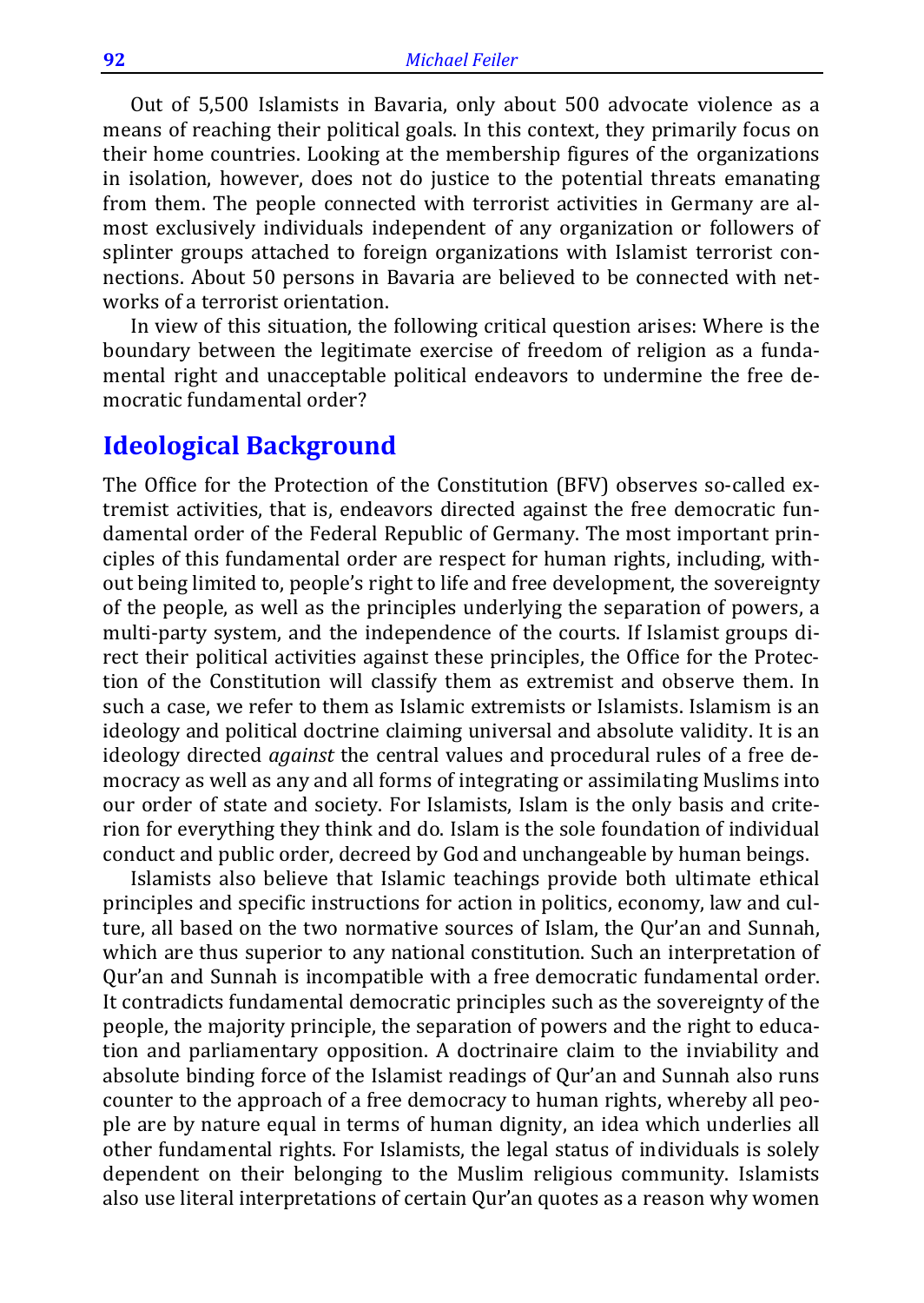are discriminated against in many areas of daily life and deprived of their fundamental rights. These restrictions of the principle of equality impact significant parts in the central element of western democracies, i.e. human rights. According to Islamist ideas, Islam is translated into reality via the Sharia legal system which is directly binding for state and society and delineates the framework of Muslim life. It legitimizes inhuman penalties incompatible with prevailing Western values. The separation of state and religion in western countries is not only rejected as "un-Islamic," it is also fought actively.

Islamism is thus characterized by intolerance towards other faiths and moderate Muslims alike. Due to its claim to absolute validity, Islamism calls for active combat against all the unfaithful and the world-wide spreading of Islam, if necessary by subjugating all non-Muslims. Western ideas of democracy and society are rejected if they do not conform to the Qur'an and Sharia law. Islamist Muslims will thus be hard to integrate into democratic systems and they do not seek to become integrated. Islamism in a democratic state is inevitably not only hostile towards democracy but also towards integration. Islamist groups also put up massive resistance to integration by seeking to influence primarily young people so as to make them reject our democratic order and free society. This task is fulfilled *inter alia* by private Islamist madrassas run by extremist organizations.

#### **Islamist Groups in Germany**

The majority of Islamist groups active in Germany primarily aim at replacing the governmental systems in the home countries of members by an Islamic societal order based on Qur'an and Sharia. However, a complementary strategy aims at offering Muslims social, cultural, economic and religious institutions that cover all areas of life, thus preventing them from becoming integrated in German society. Islamic centers, self-contained religious circles and mosques used by fundamentalists thus play an important role in the recruitment of militant fighters who are provided with the relevant ideology there. For Islamists, the issue of violence for the purpose of reaching political goals is mainly a matter of tactics. According to Islamist theorists, "Jihad" (which translates literally as an internal struggle, striving, or Holy War) as an instrument of making the Islamist societal order materialize includes any means leading to victory. Hence, the majority of Islamist groups from the Arabic region advocates violence as a means of reaching their political goals. Other groups rely on nonviolent political activities to change society.

About 2.5 million out of the 3.2 million Muslims in Germany are of Turkish origin. Thus, Turkish Islamist groups are more important and have more influence on social and political life in Germany and the Muslims living in the country than Arab groups. At this point, it is worthwhile mentioning one group which differs from other Islamist groups in several instances. It is the Islamist group with the largest membership in Germany, the "Islamische Gemeinschaft Milli Görüs e.V." (IGMG).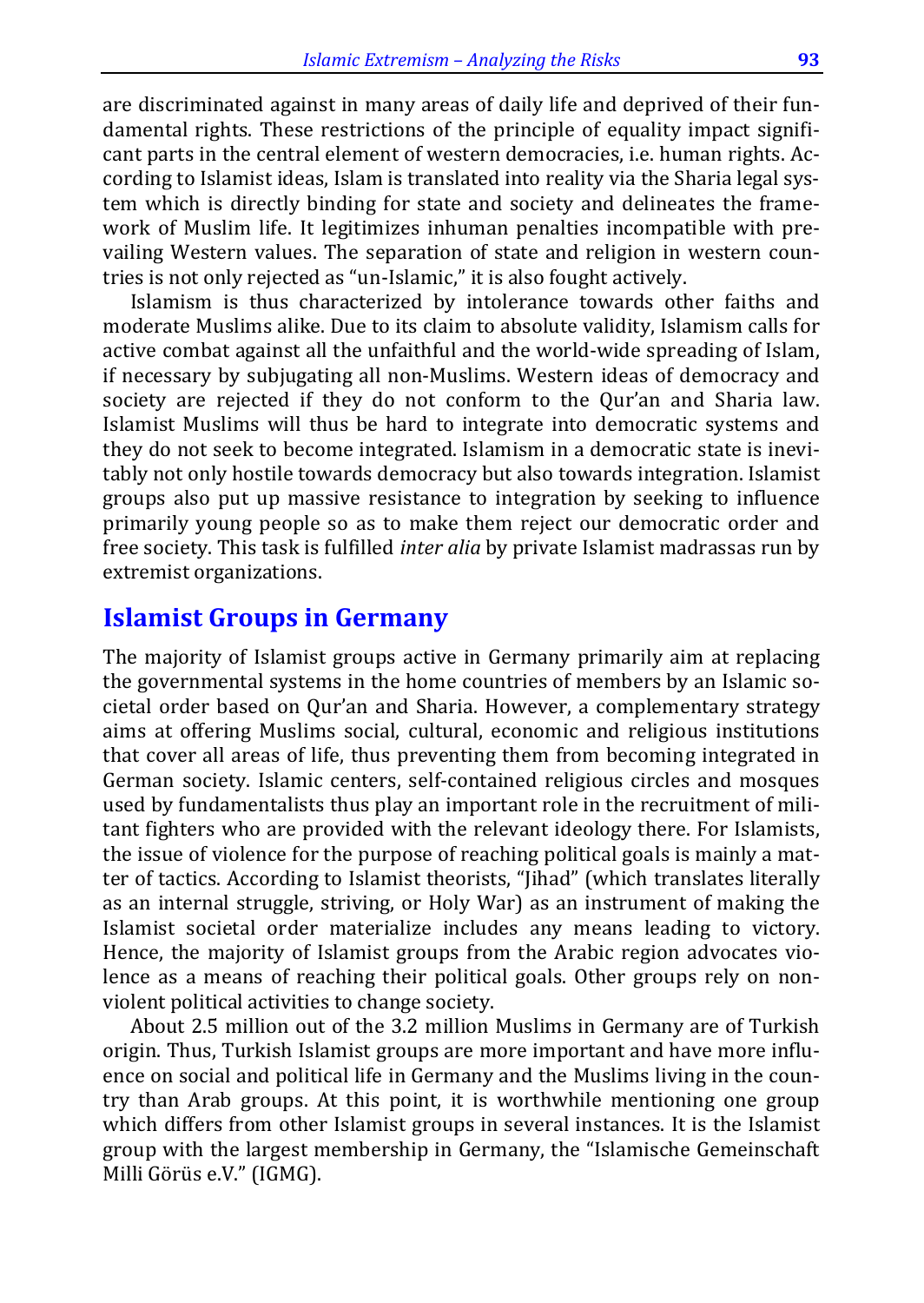Unlike other Islamist groups, the IGMG is engaged in political activities, not violence, and has put much effort into building a legally impeccable image for several years. The organization has a total of about 26,000 members in Germany, out of which 4,800 live in the state of Bavaria. The IGMG is a rallying point for followers of the former Virtue Party (FP) and the current "Felicity Party" (SP) of former Turkish Prime Minister Erbakan. In June 2001 the "Virtue Party" was prohibited by the Turkish Constitutional Court for reasons of "antilaicist activities," e.g., a violation of the principle of religious neutrality of the Turkish state. IGMG has about 500 local groups throughout Germany; the number of groups located in Bavaria is 70. Unlike other Islamist organizations, the outward impression IGMG seeks to create is one of conformity with the German constitution as it engages in the "interreligious dialogue" and participates in the "Open Mosque Day," on which occasion it presents itself as cosmopolitan and tolerant. However, the impression one gains from internal IGMG events is often entirely different.

The "Muslim Brotherhood" (MB) founded in Egypt in 1928 is the oldest and, ideologically, most influential movement of political Islam. It is a multi-national organization consisting of national chapters. The basic ideology of the MB is geared to the establishment of Muslim theocracies. This goal for the distant future is what unites all movements within the Muslim Brotherhood. MB ideology has spread throughout the Muslim world and has led to the formation of numerous militant Islamist organizations. These include the Egyptian MB offspring "Jihad Islami," which emerged in the 1970s and which inter alia carried out the assassination of Egyptian President Anwar al-Sadat in 1981. Ayman al-Zawahiri, Osama Bin Laden's successor as the leader of "Al-Qaeda," was first a leading figure in "Jihad Islami." The Algerian "Front Islamique du Salut" (FIS) and the Palestinian organization HAMAS are also rooted in the ideology of the Muslim Brotherhood.

The "Islamische Gemeinschaft Deutschland e.V." (IGD)—Islamic Community of Germany—is considered to be the German headquarters of the Egyptian Muslim Brotherhood branch; it has been active in Germany since the 1960s. The total membership in Germany is about 600, more than 120 of these live in Bavaria, and the organization also has a seat at the "Islamischen Zentrum München" (IZM). It is also a member of the "Federation of Islamic Organizations in Europe" (FIOE), founded in 1989. FIOE was formed under a resolution adopted by a general assembly of representatives of the major Islamic centers, societies and associations in Europe. The followers of IGD seek to present themselves to the public at large as a representation of Muslim interests loyal to the German legal order. Hardly ever do they express reservations in respect of western democracies or the political and social order in Germany in their public announcements.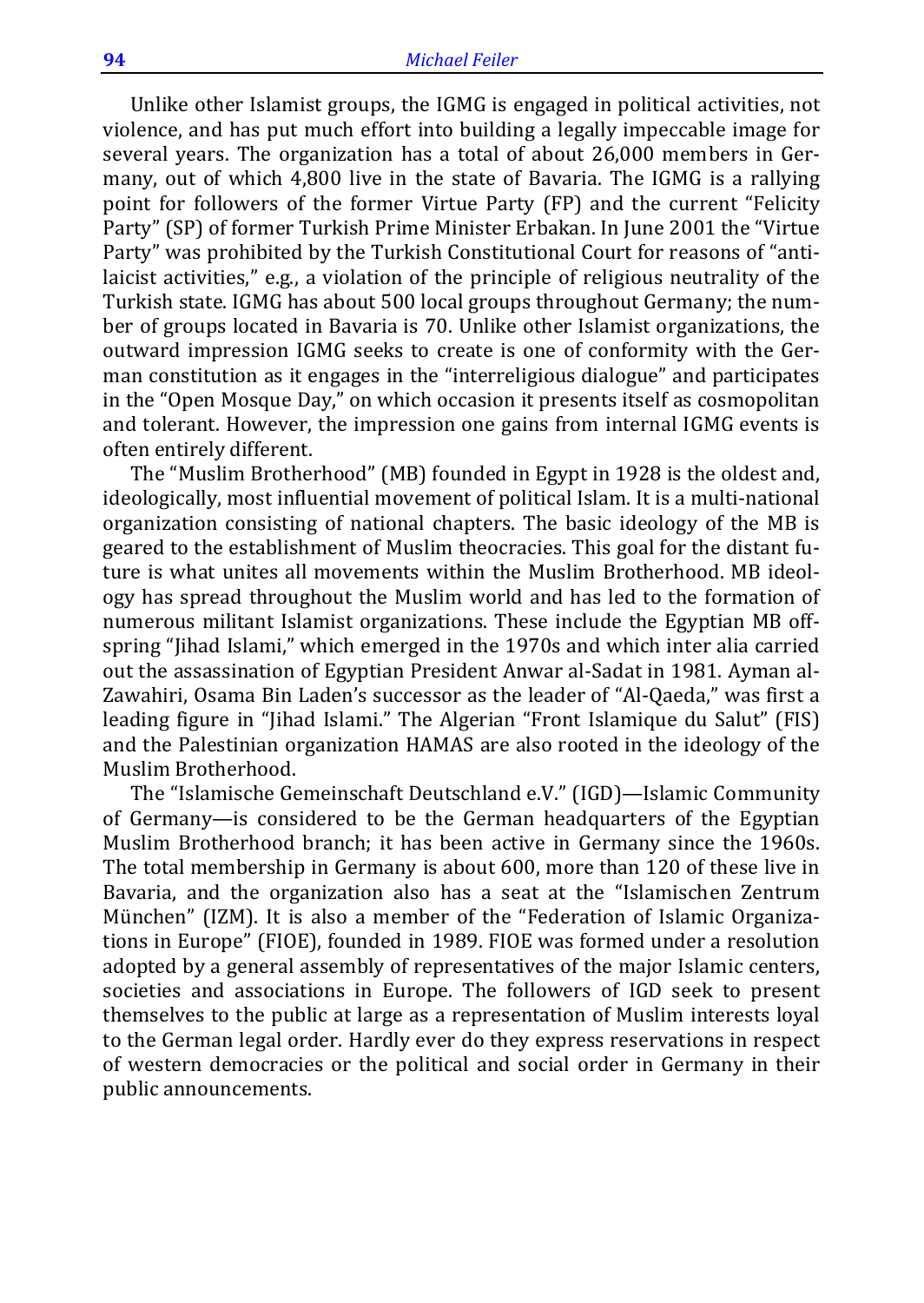### **Terrorist Networks and How the Office for the Protection of the Constitution Combats Them**

After the logistic basis of "Al-Qaeda" in Afghanistan had been destroyed in 2001, far-reaching changes took place in international Islamist terrorism. The solid world-wide network structures which had been created in the "Al-Qaeda" training camps in Afghanistan disappeared and came to be replaced by small local autonomous terrorist cells which have interiorized the ideology "Al-Qaeda." The former terrorist cadre organization "Al-Qaeda" has turned into a loose community of "religious fighters" who plan their activities in small groups and act independently. A new generation of perpetrators is able to prepare and carry out attacks without instructions from al-Qaeda central authorities. The ideas and goals of Bin Laden, the deceased but iconic leader figure, can be and are disseminated via the Internet. Direct contact between leaders and terrorist cells is no longer required. Thus, the terrorist network can make up for an environment in which it has become more difficult to operate by means of using the Internet. Lacking training facilities after the destruction of camps in Afghanistan have come to be replaced by a kind of "virtual training" on the Internet, and so-called "terrorist manuals" including instructions for bomb building and explosives handling are circulated on the WWW as well.

Information about arms, practical combat training, fitness programs and survival training is also available online. The Internet is used for religious and ideological instruction, too. Thus, violence-prone Islamists around the world may acquire terrorist know-how without running the risk of being identified because they have been to training camps. This is a new kind of threat that should not be underestimated.

How can the security forces respond to this type of threat? The only chance of preventing potential attacks lies in the early recognition of planning processes as well as identifying emerging radicalization. Intelligence services are primarily called upon in this context to be pro-active. Another thing that is indispensable is the up-to-the-minute exchange of information among all security authorities concerned, especially the intelligence services and the police. To speed up the exchange of information, bundle existing knowledge and create a cluster of analytical capacity, a joint counter-terrorism centre ("Gemeinsames Terrorismusabwehrzentrum," GTAZ) was created in Berlin; it brings together about 180 specialists from various law-enforcement authorities at the federal level and the Länder (the separate German states); the federal chief prosecutor and the Federal Office for Migration and Refugees are also represented. There are daily briefings and the flow of information is enhanced via co-ordination fora. Bavaria has additional bodies serving to improve co-ordination among various authorities in combating international Islamist terrorism. A special organization structure in the Bavarian police headquarters is worth mentioning at this point: AKIS = Aufklärung krimineller islamistischer Strukturen (identification of criminal Islamist structures) is in charge of en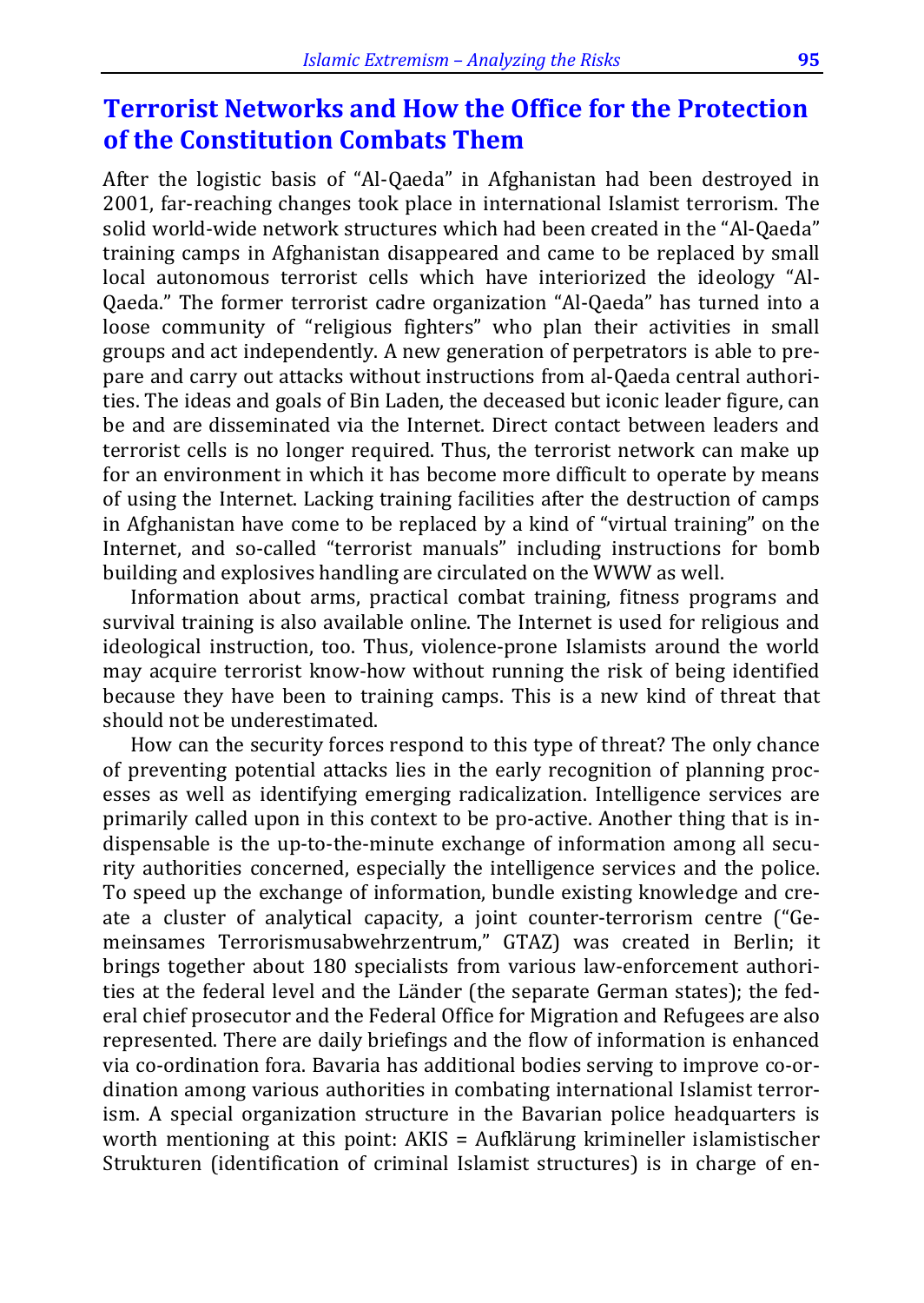suring close co-operation between police, public prosecution, the Bavarian Office for the Protection of the Constitution, tax investigators, etc.

The AKIS aims at gathering information on relevant connections and structures among criminal Islamists across the boundaries of individual offences. The working group titled BIRGiT – Beschleunigte Identifizierung und Rückführung von Gefährdern aus dem Bereich des islamistischen Terrorismus/Extremismus (fast-lane identification and repatriation of persons with a background in Islamist terrorism/extremism who pose a threat) was created by the Bavarian Ministry of the Interior in October 2004. Its task is to make Islamist extremists leave the country in a consistent way, or if this is not possible, to limit their leeway for action to the greatest possible extent if they are dangerous (e.g. by surveillance measures). The aim is to make it clear to potential terrorist sympathizers that the approach to extremism or support for terrorist activities in Bavaria is "zero tolerance." Various authorities, including e.g. the Bavarian Office for the Protection of the Constitution and the Bavarian Office of Criminal Investigation, co-operate in the BIRGiT working group, which gives it a special clout.

Specifically, the working group is composed of the following elements:

- A representative of the unit in charge of aliens' matters at the Bavarian Ministry of the Interior. This person is seconded by the police to ensure the law enforcement angle is handled appropriately, and heads the working group;
- Representatives of the units in charge of aliens' matters and Central Offices for Repatriation in Upper Bavaria and Central Franconia. In complicated cases, these are empowered to order expulsions and residence-terminating measures;
- Employees of major aliens' authorities (Munich and Nuremberg) specializing in residence-terminating measures, and of local aliens' authorities in individual cases, as well as
- Specialists representing the Bavarian Office of Criminal Investigation and the Bavarian Office for the Protection of the Constitution.

Representatives of the Federal Office for Migration and Refugees are brought in on a case-by-case basis if matters of asylum law need to be dealt with, and so are representatives of the Bavarian Office of the Prosecutor, in the event of procedural matters. The group works together as a team when preparing the basis for issuing orders. The officers exchange general information about the situation of persons posing a threat to help the employees of aliens' authorities who specialize in issues of extremism among aliens, and, by the same token, to help the others understand the implications of aliens' law and the work of the aliens' authorities. In case of difficult legal problems, workshops or joint seminars are held to find in-depth approaches. The intense cooperation among representatives of different professions as well as theorists and practitioners has proven very fruitful; as a result, creative solutions resting